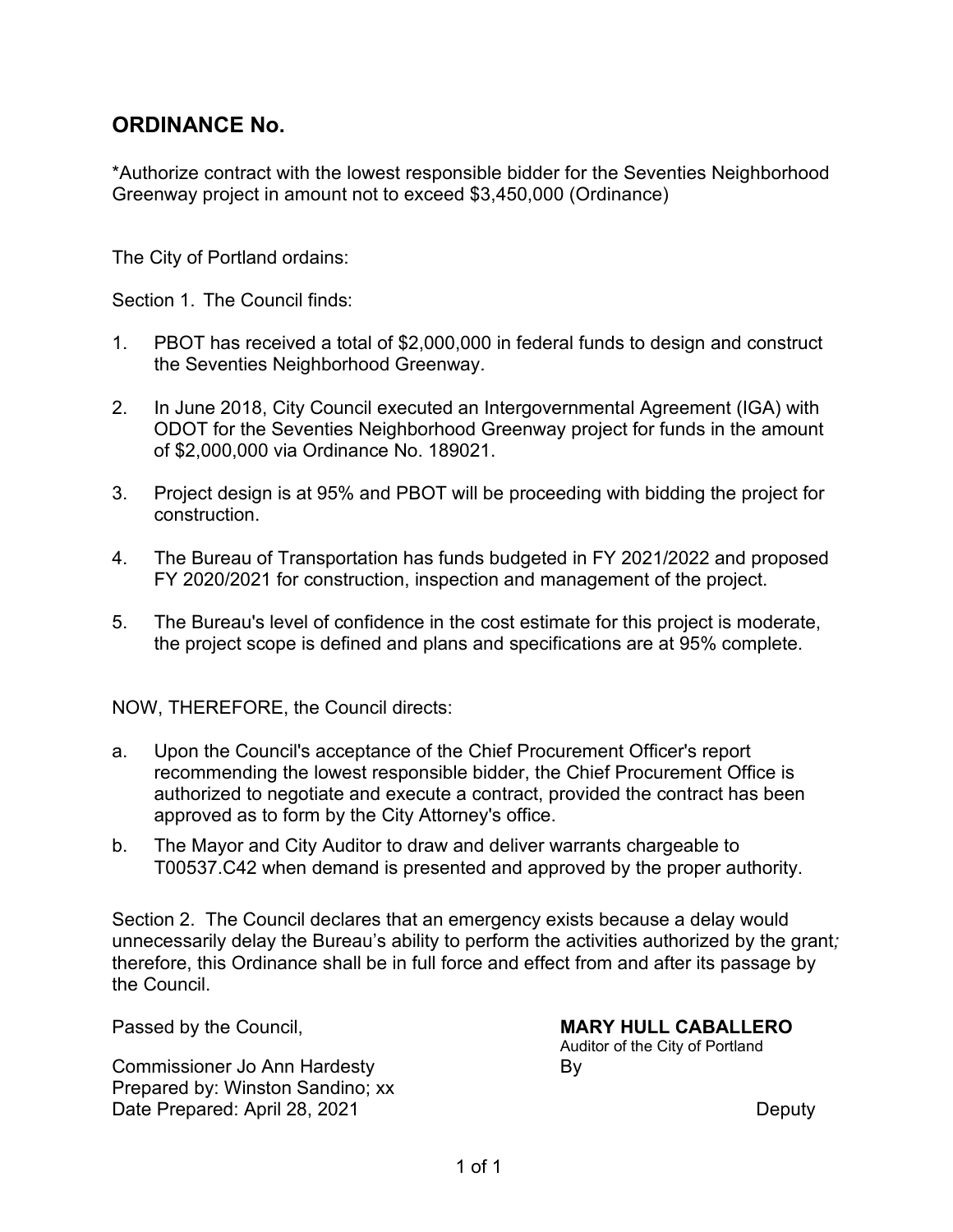## Agenda No. **ORDINANCE NO. 411**

Title

\*Authorize contract with the lowest responsible bidder for the Seventies Neighborhood Greenway project in amount not to exceed \$3,450,000 (Ordinance)

| <b>INTRODUCED BY</b><br>Commissioner/Auditor:<br>JoAnn Hardesty                                                                                                                                                                                                                                                                                                                     | CLERK USE: DATE FILED May 25, 2021                     |
|-------------------------------------------------------------------------------------------------------------------------------------------------------------------------------------------------------------------------------------------------------------------------------------------------------------------------------------------------------------------------------------|--------------------------------------------------------|
| <b>COMMISSIONER APPROVAL</b>                                                                                                                                                                                                                                                                                                                                                        | Mary Hull Caballero<br>Auditor of the City of Portland |
| Mayor-Finance & Administration - Wheeler<br>Position 1/Utilities - Rubio<br>Position 2/Works - Ryan<br>Abrah - Ho<br>Position 3/Affairs - Hardesty                                                                                                                                                                                                                                  | Keelan McClymont<br>By:                                |
| Position 4/Safety - Mapps                                                                                                                                                                                                                                                                                                                                                           | <b>ACTION TAKEN:</b>                                   |
| <b>BUREAU APPROVAL</b><br>Bureau: PBOT<br>Bureau Head:<br>Digitally signed by Christopher<br>Christopher Warner<br>Date: 2021.05.06 10:27:17 -07'00<br><b>Winston Sandino</b><br>Prepared by:<br>4/28/2021<br>Date Prepared:<br>Impact Statement<br>Amends Budget<br>Completed<br><b>Portland Policy Document</b><br>If "Yes" requires City Policy paragraph stated<br>in document. |                                                        |
| No<br>Yesl<br><b>City Auditor Office Approval:</b><br>required for Code Ordinances<br>Digita<br><b>City Attorney Approval:</b><br><b>Ken</b><br>City Allowing App. -<br>required for contract, code, easement CGair 2021-4429<br>franchise, comp plan, charter                                                                                                                      | signed                                                 |
| <b>Council Meeting Date</b><br>June 2, 2021                                                                                                                                                                                                                                                                                                                                         |                                                        |

| <b>AGENDA</b>                                                                |  | <b>FOUR-FIFTHS AGENDA</b> | <b>COMMISSIONERS VOTED</b><br>AS FOLLOWS: |             |             |
|------------------------------------------------------------------------------|--|---------------------------|-------------------------------------------|-------------|-------------|
| <b>TIME CERTAIN</b><br><b>Start time:</b>                                    |  |                           |                                           | <b>YEAS</b> | <b>NAYS</b> |
| Total amount of time needed:<br>(for presentation, testimony and discussion) |  | 1. Rubio                  | 1. Rubio                                  |             |             |
|                                                                              |  | 2. Ryan                   | 2. Ryan                                   |             |             |
| <b>CONSENT</b>                                                               |  | 3. Hardesty               | 3. Hardesty                               |             |             |
| <b>REGULAR</b>                                                               |  | 4. Mapps                  | 4. Mapps                                  |             |             |
| Total amount of time needed:<br>(for presentation, testimony and discussion) |  | Wheeler                   | Wheeler                                   |             |             |
|                                                                              |  |                           |                                           |             |             |